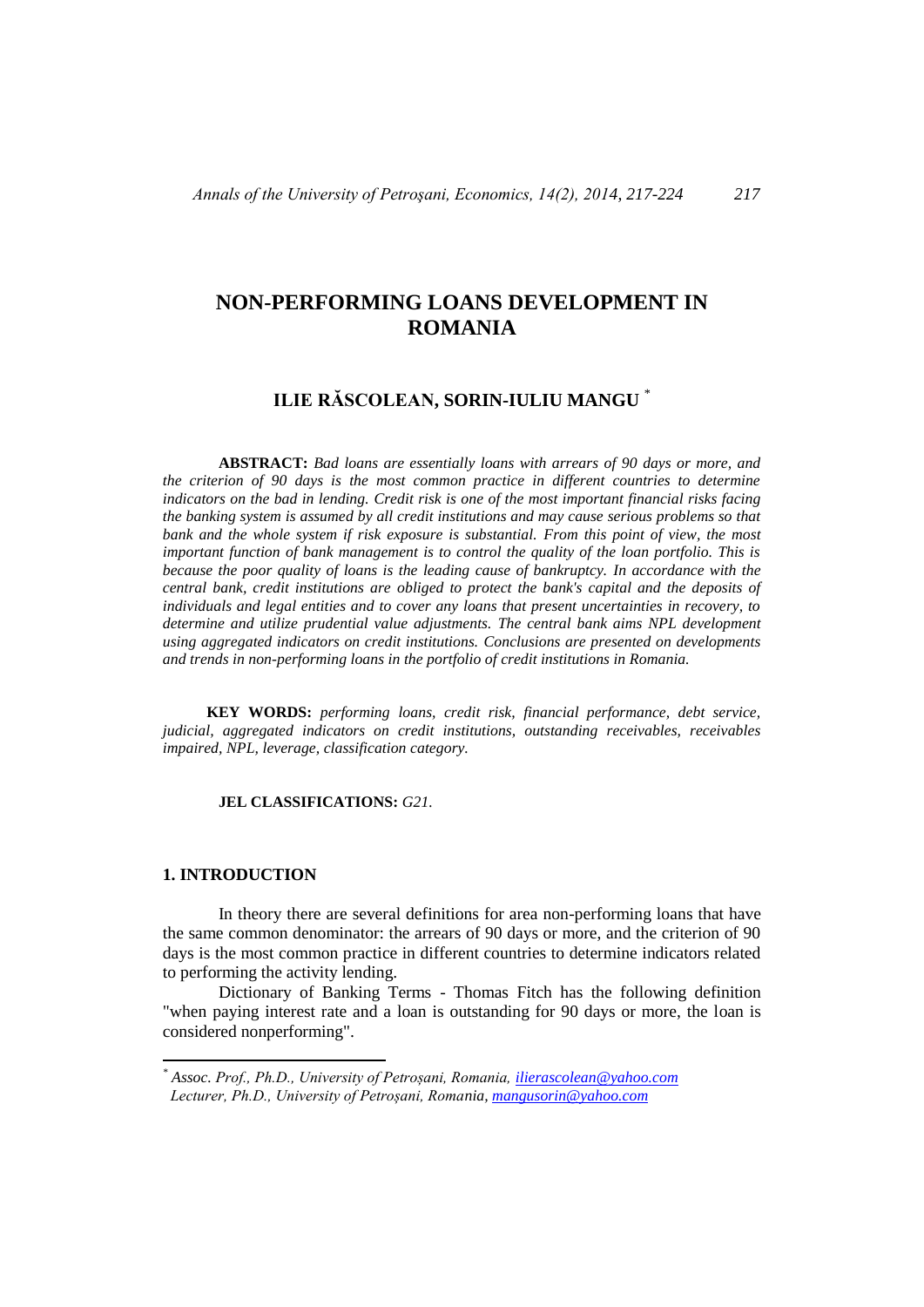IMF recommends that the loans (and other assets) are classified as nonperforming (NPL) when payment rates, representing principal and interest overdue for three months or more. Also include non-performing loans and those loans with debt service less than 90 days, but that national legislation deems underperforming.

Debt service is the ability of the borrower to meet its debt maturity and expressed as number of days of delay in payment by the due date

European Banking Authority (EBA), from 2013 a definition of non-performing exposure to ensure compatibility between EU countries. Non Performing Exposure (NPE) is any remaining exposure more than 90 days or is unlikely to be paid by the debtor without collateral execution, regardless of the existence of overdue amounts or the number of days rest.

This definition applies to all debt instruments in the balance sheet and offbalance sheet exposure. Also, when a debtor balance sheet exposures outstanding records older than 90 days, which is 20% of gross value gross carrying amount of all balance sheet exposures, it will apply the downgrading by contamination or by considering the weakest classification of individual categories. In this situation all exposures and off balance sheet of the debtor shall be considered as non-performing [1].

|                                                                                                   | <b>Bulgaria</b> | <b>Czech</b> | Poland     | Slovakia   | Croatia                                                                                                                                                                                                                                                | Lithuania                                                                                                     | <b>Slovenia</b>                                                                                                                                                                                                                                                                                                    |
|---------------------------------------------------------------------------------------------------|-----------------|--------------|------------|------------|--------------------------------------------------------------------------------------------------------------------------------------------------------------------------------------------------------------------------------------------------------|---------------------------------------------------------------------------------------------------------------|--------------------------------------------------------------------------------------------------------------------------------------------------------------------------------------------------------------------------------------------------------------------------------------------------------------------|
| Apply the<br>criterion of<br>"90 days" in<br>the definition<br>of non-<br>performing<br>exposure? | <b>YES</b>      | <b>YES</b>   | <b>YES</b> | <b>YES</b> | Yes - except<br>for the security<br>exposure<br>exceeds the<br>exposure,<br>although the<br>debtor has<br>delayed<br>payment over<br>90 days                                                                                                           | N <sub>O</sub>                                                                                                | NO.                                                                                                                                                                                                                                                                                                                |
| If not, what<br>other criteria<br>(and what<br>type of<br>exposure)<br>apply?                     |                 |              |            |            | For exposures<br>covered by<br>collateral<br>eligible<br>institution will<br>take the horse<br>amount of<br>those<br>guarantees. If<br>legal<br>proceedings to<br>recover the<br>debt, exposure<br>will be<br>considered<br>acceptable<br>performance. | For the sake<br>of reference:<br>1) Delinquent<br>exposure<br>over 60 days;<br>$2)$ all<br>impaired<br>loans. | Non-<br>performing<br>loans are also<br>advances to<br>borrowers<br>belonging to<br>the categories<br>of financial<br>performance<br>D or E (where<br>there is a high<br>probability of<br>occurrence of<br>the loss of<br>part of the<br>assets or there<br>are no<br>expectation of<br>repayment of<br>amounts). |

| 'able |  |
|-------|--|
|-------|--|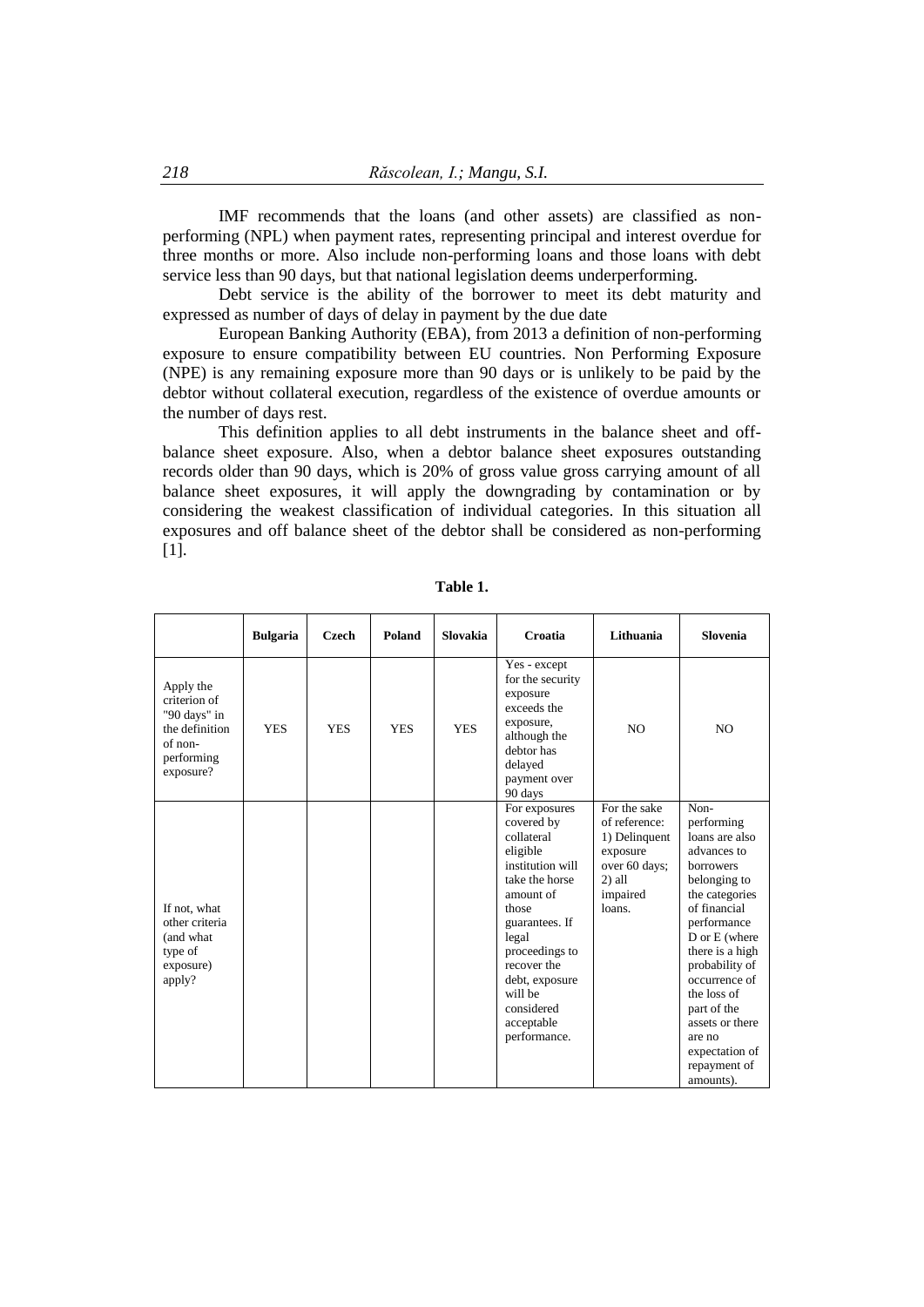#### **2. CREDIT RISK**

Credit risk (called risk of insolvency of the debtor or default risk) the probability of actual receipt at maturity, anticipated cash flow, determined by lending operations. It is assumed by all credit institutions and can generate serious problems so that bank and the entire banking system, if the risk exposure is substantial.

From this point of view, the most important function of bank management is to control the quality of the loan portfolio. This is because the poor quality of loans is the leading cause of bankruptcy.

In accordance with Law no. 58/1998, as amended and supplemented, NBR Regulation No. 16 of 20 December 2012 on classification of loans and investments and determining and applying prudential value adjustments, credit institutions are obliged to protect the bank's capital and the deposits of individuals and legal entities and cover any loans that present uncertainties in recovery, to determine and utilize prudential value adjustments.

Prudential adjustments are determined based on the credit classification categories according to the following criteria: financial performance; debt service; initiating legal proceedings.

Financial performance evaluation of a debtor legal entity, non-credit institutions shall be according to internal rules of credit institutions on the basis of scores assigned quantitative and qualitative factors.

Quantitative factors mainly refer to the following indicators, where they can be determined: liquidity, solvency, profitability and risk, including currency risk. At least qualitative factors relate to issues concerning the administration of the entity under review, the quality of shareholders, the guarantees received (other than those that are accepted at reducing exposure to the debtor), the market conditions in which it operates

Indicators for assessing quantitative factors are determined based on data contained in the financial statements of the debtor and determine the category of financial performance and contribute to establishing a classification of loans in the month following the month in which the credit institution shall submit those reports.

If there are credit institutions unable to assess the financial performance of a debtor legal entity, non-credit institutions, it falls directly into the category E.

Frequency with which to determine the category of a debtor's financial performance, legal, non-credit institutions sector coincides with the frequency of the preparers.

Debt service is the ability of the borrower to meet its debt maturity and expressed as number of days of delay in payment by the due date and financial performance highlights the potential economic and financial soundness of an economic entity and is determined based on the data from the financial periodicals.

An economic debt service to the bank will be unique and will be determined according to the way of debt the borrower (capital and interest), whether they come from loans in lei or those in foreign currency. Also an economic debt service is determined by the most senior loans and / or interest paid.

The initiation of legal proceedings is represented by at least one of the following measures adopted for the recovery of claims: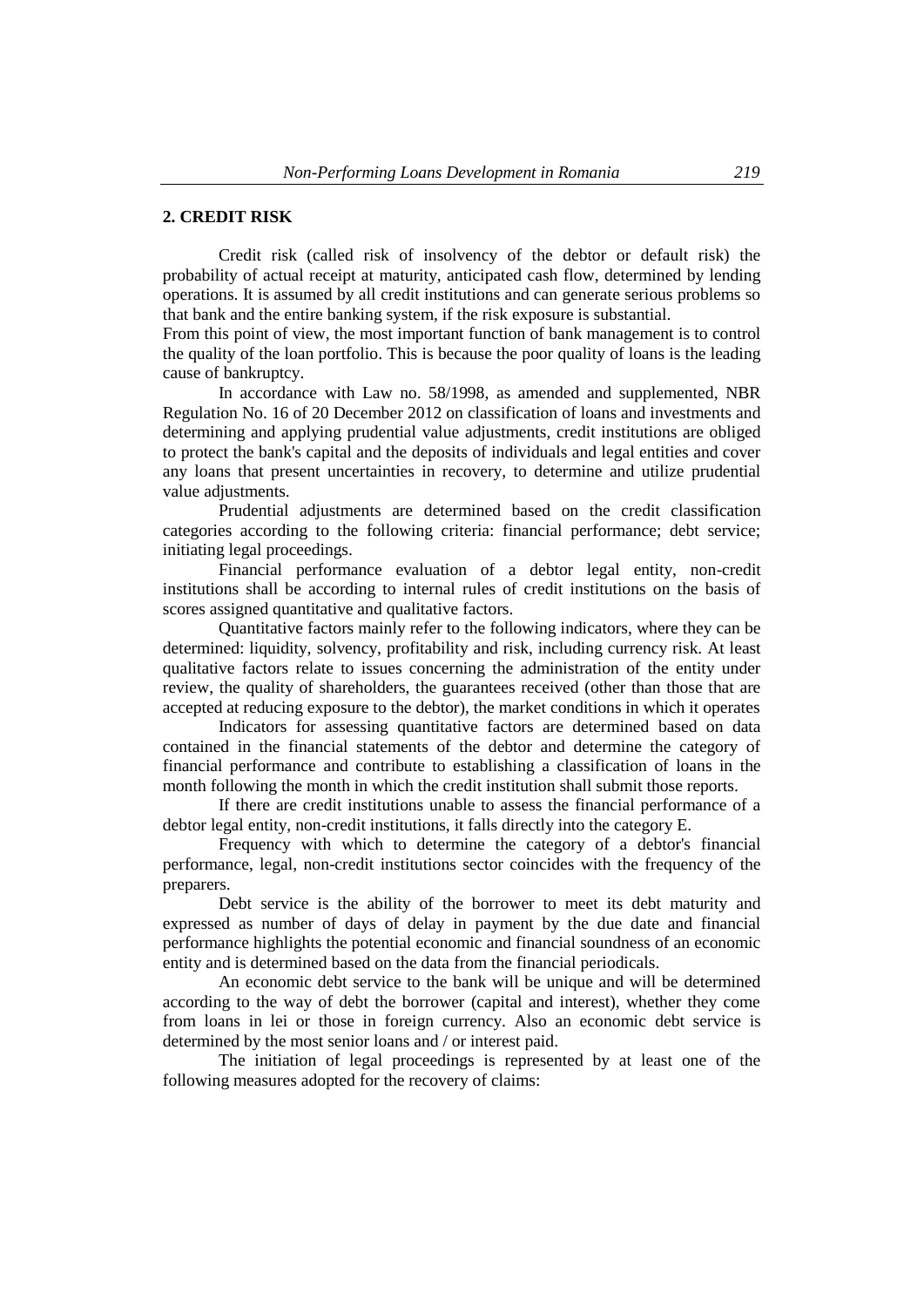• giving the judgment of the court of bankruptcy proceedings;

• Initiating enforcement proceedings against natural and legal persons.

Credit institutions falls outside the sector borrowers credit institutions in categories of financial performance, which is marked A to E, in descending order of its quality as follows: standard; the observation; substandard; doubtful; loss.

Correspondence of the classification categories and criteria for the classification of loans is determined as follows:

Categorization criteria for classification of credit exposures by credit institutions registered to borrowers outside the system of credit institutions [2].

| Financial<br>performance /<br>Debt service | A              | B              | C           | D        | E    |
|--------------------------------------------|----------------|----------------|-------------|----------|------|
| $0-15$ days                                | Standard       | In observation | Substandard | Doubtful | Loss |
| $16-30$ days                               | In observation | Substandard    | Doubtful    | Loss     | Loss |
| $31-60$ days                               | Substandard    | Doubtful       | Loss        | Loss     | Loss |
| $61-90$ days                               | Doubtful       | Loss           | Loss        | Loss     | Loss |
| minim 91 days                              | Loss           | Loss           | Loss        | Loss     | Loss |

**Table 2.**

If legal proceedings were initiated, all loans to non-banks, regardless of the financial performance of customers, credit is considered "loss";

Categorization criteria for classification of credit exposures recorded institutions credit from other credit institutions [2].

| debt service         | financial performance               |          |
|----------------------|-------------------------------------|----------|
| banks                | credit cooperative<br>organizations |          |
| $0 - 7$ working days | 0 - 30 working days                 | standard |
| minim 8 working days | minim 31 working days               | loss     |

**Table 3.**

If legal proceedings were initiated, all loans are classified as "loss".

Loans to a debtor (risk entities) and / or investment up to this fall in one category classification based on the principle of decommissioning contamination or by considering the weakest of the individual classification categories.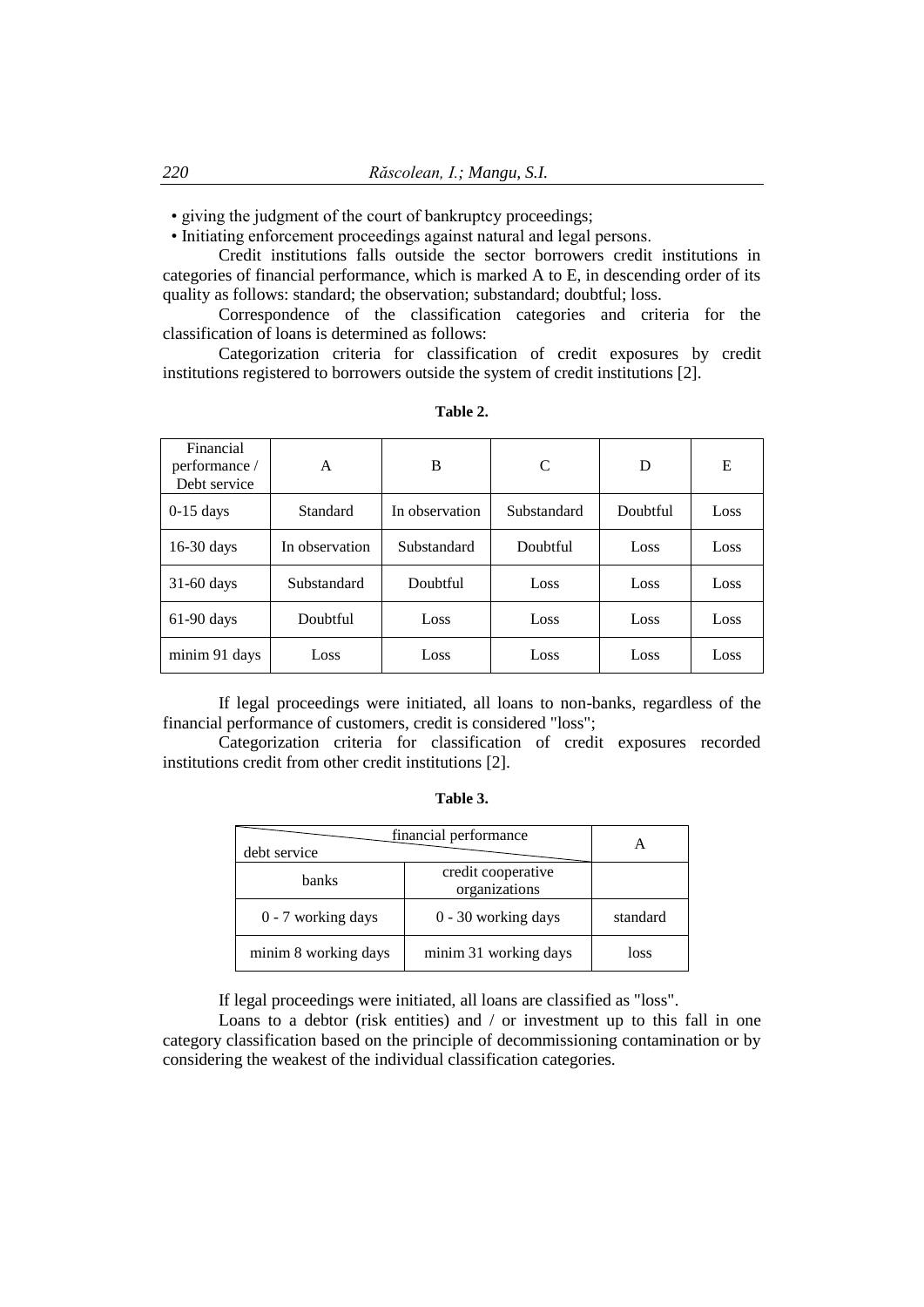# **3. AGGREGATE INDICATORS ON CREDIT INSTITUTIONS**

Indicators refer to all credit institutions (banks, foreign bank branches, CREDITCOOP). Branches of foreign banks do not report solvency, equity and loan classification.

The indicators are calculated using the financial reporting system (FINREP) and prudential reporting system (COREP) of credit institutions.

In accordance with the law by means credit institutions: banks, Romanian legal entities, branches of foreign banks in Romania and credit cooperatives organizations.

The credit institutions in Romania include credit institutions according to the Register of the National Bank of Romania on 17.10.2014, 40 credit institutions which [3]:

- Banks 28;
- Banks and savings banks for housing 2;
- Credit co-operatives 1;
- Branches of credit institutions from other countries in September.

Also in the 30 banks operating in Romania are 24 privately owned foreign private owned Romanian four and two banks owned or majority state.

The share of private institutions assets to total assets ( $I\textrm{AICT}$  AP  $A$ ) = balance sheet assets of credit institutions with private capital or majority private (including foreign bank branches) / Total assets

IAICT AP A December 2009 = 306.1 billion lei / 330.2 billion lei = 92.7 % IAICT AP A December 2010 = 316.7 billion lei  $/341.9$  billion lei = 92.63 % IAICT\_AP\_A December 2011 = 324.9 billion lei / 353.9 billion lei = 91.8 % IAICT AP A December 2012 = 334.9 billion lei / 365.6 billion lei = 91.6 % IAICT\_AP\_A December 2013 = 331.5 billion lei / 362.3 billion lei = 91.5 % IAICT\_AP\_A June 2014 = 322.1 billion lei / 352.4 billion lei = 91.4 %

There is a large share of the assets of credit institutions with private equity and development show a slight decrease.

The share of foreign-owned assets or major institutions in total foreign assets  $(IAICT AS A) = balance sheet assets of credit institutions with foreign capital or$ majority foreign (including foreign bank branches) / Total assets

IAICT AS A December 2009 = 281.7 billion lei / 330.2 billion lei = 85.3 % IAICT AS A December 2010 = 290.9 billion lei  $/341.9$  billion lei = 85.1 % IAICT AS A December 2011 = 293.7 billion lei / 353.9 billion lei = 83.0 % IAICT AS A December 2012 = 328.3 billion lei / 365.6 billion lei = 89.8 % IAICT AS A December 2013 = 326.1 billion lei / 362.3 billion lei = 90.0 % IAICT\_AS\_A June 2014 = 282.6 billion lei / 352.4 billion lei = 80.2 %

Also, the share of assets of credit institutions with majority foreign capital is high and progress is decreasing.

Evolution of the main indicators is presented in the table below [4].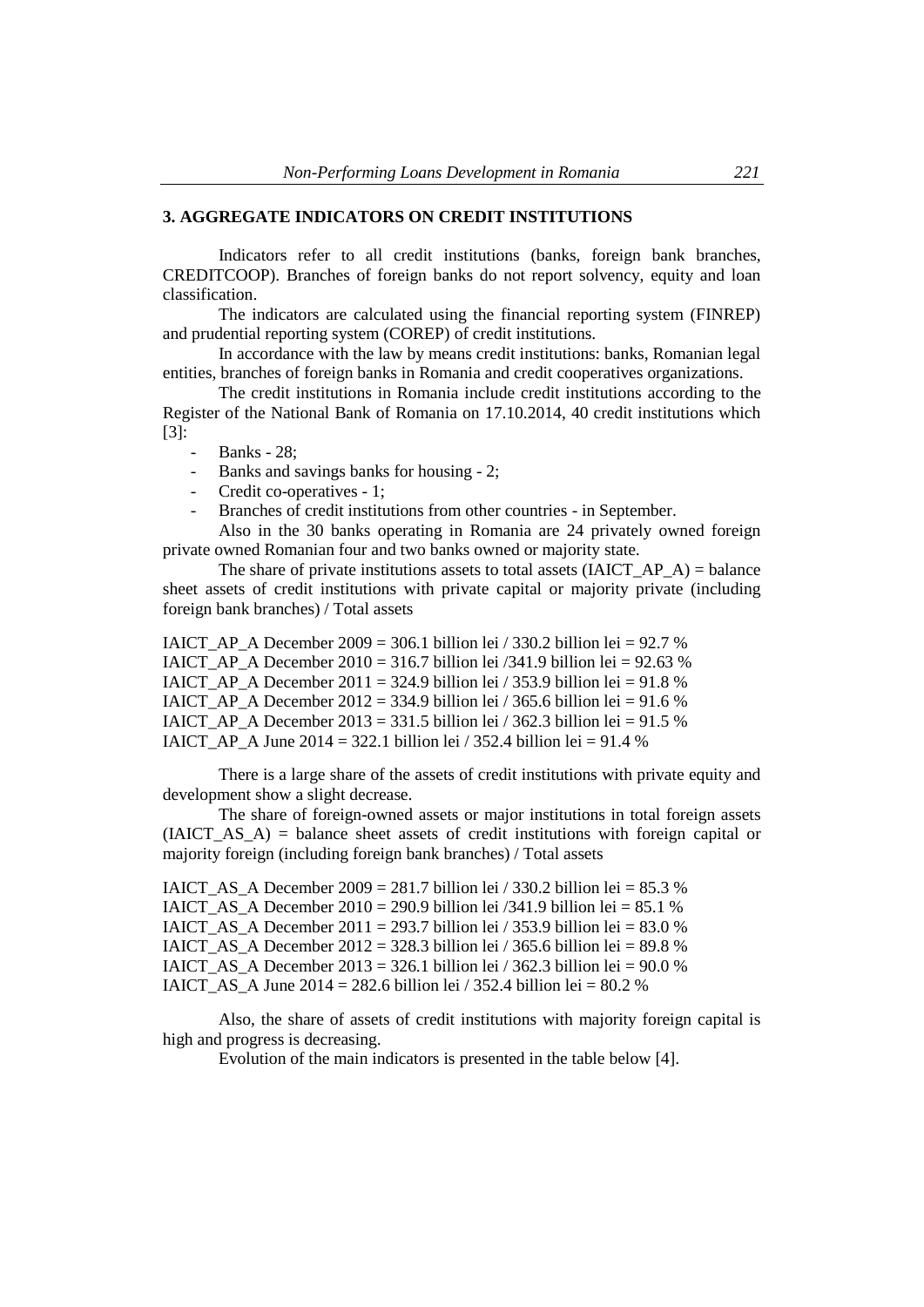| <b>INDICATORS</b>                                 | <b>December</b><br>2009 | <b>December</b><br>2010 | <b>December</b><br>2011 | <b>December</b><br>2012 | <b>December</b><br>2013 | June<br>2014 |
|---------------------------------------------------|-------------------------|-------------------------|-------------------------|-------------------------|-------------------------|--------------|
| Number of credit institutions                     | 42                      | 42                      | 41                      | 41                      | 40                      | 40           |
| in which foreign banks' branches                  | 10                      | 9                       | 8                       | 8                       | 9                       | 9            |
| Solvency ratio $(\geq 8\%)$ (%)                   | 14.67                   | 15.02                   | 14.87                   | 14.94                   | 15.46                   | 16.95        |
| Leverage $(\% )$                                  | 7.55                    | 8.11                    | 8.07                    | 8.02                    | 7.96                    | 7.87         |
| Overdue and doubtful loans (% of<br>total loans)  | 1.45                    | 2.23                    | 2.32                    |                         |                         |              |
| Overdue and doubtful loans (% of<br>total assets) | 1.01                    | 1.47                    | 1.50                    |                         |                         |              |
| Overdue and doubtful loans (%)<br>of total debt)  | 1.10                    | 1.62                    | 1.64                    |                         |                         |              |
| Claims Impaired (% of total loans)                | $\overline{a}$          |                         |                         | 12.28                   | 11.64                   | 11.42        |
| Claims Impaired (% of total<br>assets)            |                         |                         |                         | 7.29                    | 6.50                    | 6.45         |
| Claims Impaired (% of total debt)                 | L,                      |                         |                         | 8.17                    | 7.25                    | 7.24         |
| $ROA$ $(%)$                                       | 0.25                    | $-0.16$                 | $-0.23$                 | 0.55                    | 0.01                    | 0.12         |
| ROE $(%$                                          | 2.89                    | $-1.73$                 | $-2.56$                 | 5.08                    | 0.13                    | 1.10         |
| Return on core business (%)                       | 156.53                  | 154.2                   | 147.53                  | 180.37                  | 176.85                  | 178.98       |
| Loans / Deposits (%)                              | 112.8                   | 113.46                  | 116.65                  | 114.30                  | 104.59                  | 103.56       |
| Credit risk ratio (%)                             | 15.29                   | 20.89                   | 23.28                   | 29.98                   | 32.14                   |              |
| NPL ratio $(%$                                    | 7.89                    | 11.67                   | 14.33                   | 19.08                   | 21.87                   |              |
| NPL ratio $(%$                                    | $\overline{a}$          |                         |                         |                         |                         | 19.19        |

# **Table 3.**

Leverage = Own Funds 1 / Total assets Average

Receivables impaired (% of total loans) = Impaired Receivables / Total loan portfolio (net)

Claims Impaired (% of total assets) = Claims impaired  $/$  Total assets (net)

Claims Impaired (% of total liabilities) = Claims impaired  $/$  Total liabilities

 $ROA$  (%) = annualized net profit / total assets at the average

ROE  $(\%)$  = annualized net profit / equity to average

Return on core business  $(\%)$  = Operating Income / Operating expenses

Loans / Deposits  $(\% )$  = Loans to customers (gross) / Deposits from customers

Credit risk ratio  $(\%)$  = Gross exposure and non-bank interest on loans classified doubtful and loss / Total loans and interest, non-bank loans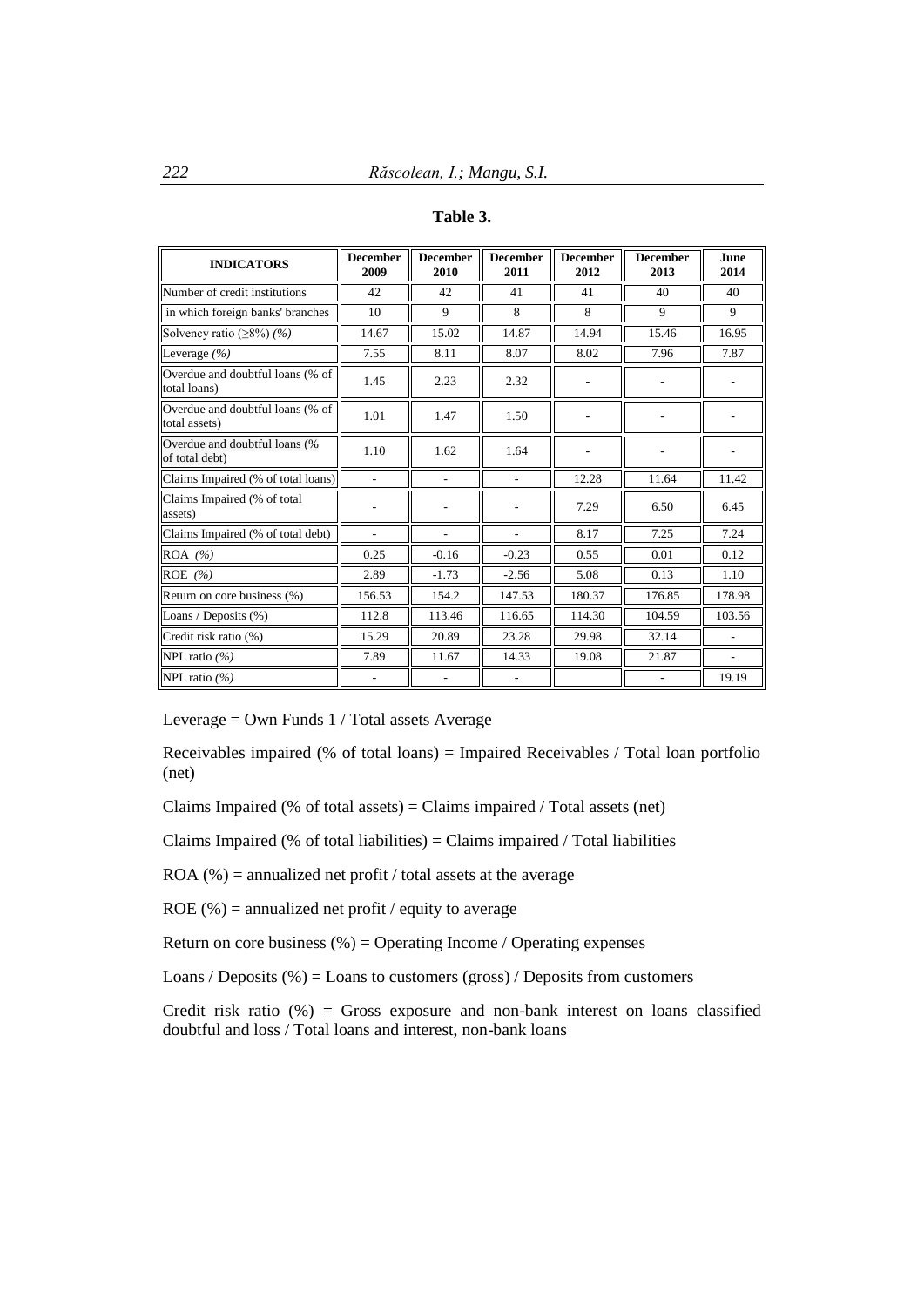$NPL$  ratio (%) = Gross exposure and non-bank interest on loans classified loss category 2, where debt service> 90 days and / or where judicial proceedings have been initiated against the operation or the debtor / Total loans and interest, non-bank loans

Since the second quarter of 2014 is no longer calculated indicators "Credit risk ratio 'and' NPL ratio" is determined based on the reports made by all banks: both those using the standard approach in assessing credit risk and those that use models internal ratings.



**Figure 1. The evolution of the main indicators regarding the non-performing loans**

## **4. CONCLUSIONS**

Since 2009 when the global financial crisis were felt in full and in Romania, credit, one of the most complex and significant financial risks faced by credit institutions, has resulted in negative effects and the banks failed to counter and control it only slightly. Known causes are somewhat similar to debtors natural or legal persons.

Thus, some of the individuals who pledged loans have lost their jobs, falling unemployment

For another party or reduced revenue at the time of credit allowed reimbursement, payment of interest and charges for both those who were employed in the public sector and those in the private sector. Recall reduction of salaries for employees in the public sector by 25% since 2010.